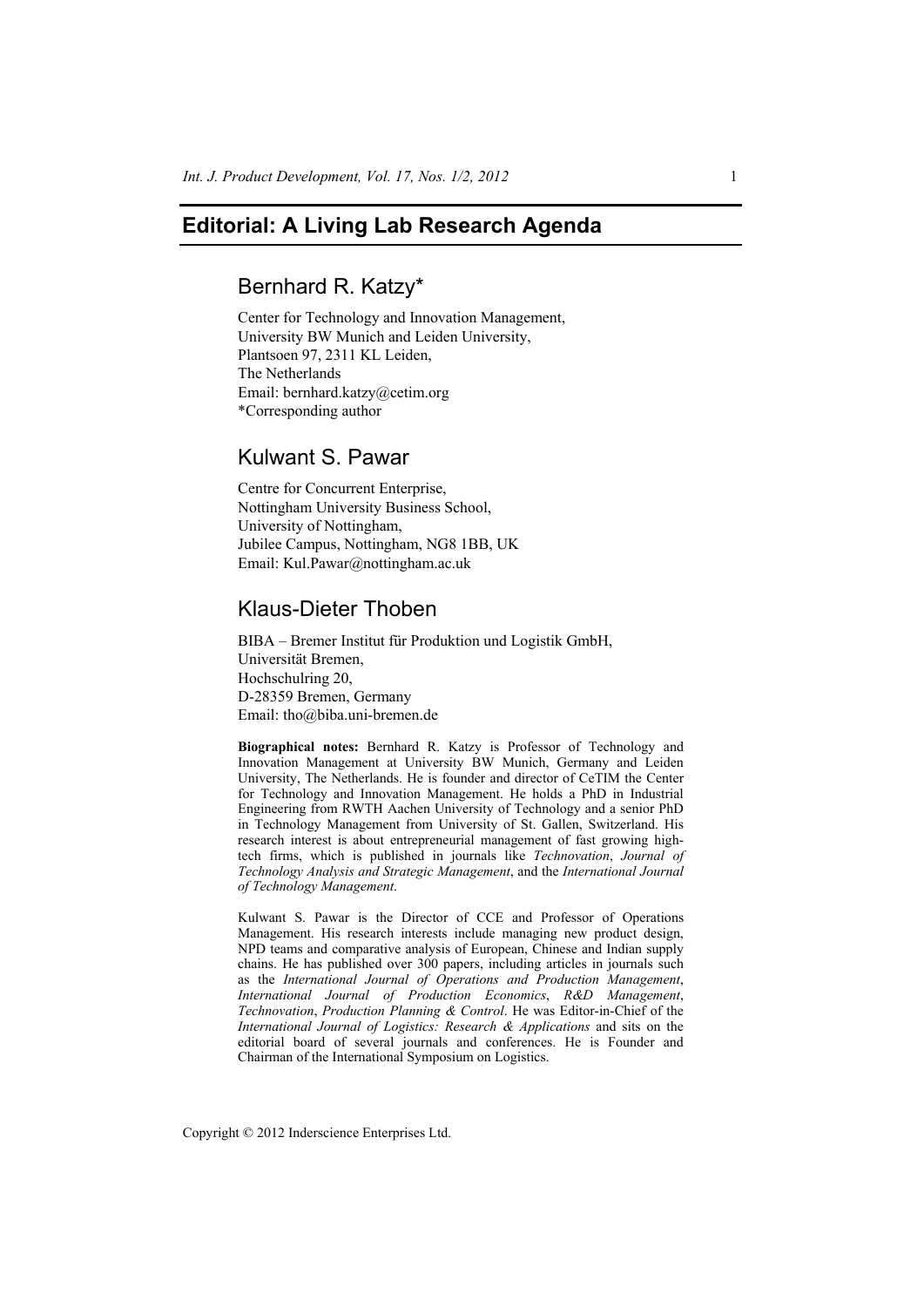## 2 *B.R. Katzy, K.S. Pawar and K-D. Thoben*

Klaus-Dieter Thoben is Professor of Integrated Product Development at Bremen University and Director of BIBA, the Bremer Institut für Produktion und Logistik GmbH, Bremen Germany. He holds a PhD in mechanical engineering and a senior PhD in Production Systems. His research interest includes collaborative business and collaborative innovation in enterprise networks, ICT applications and infrastructures for intelligent products and product lifecycle management (PLM). He is (co-)author and (co-)editor of some 30 monographs, collections and proceedings. He has published over 250 papers, including articles in journals such as *Production Planning & Control*, *Computers in Industry*, *International Journal of Product Life-Cycle Management*, *International Journal of Networking and Virtual Organizations* and *International Journal of Technology Management*.

### **1 Introduction**

Living Labs have rapidly emerged in project practice to increase innovation performance. This special issue builds on experience from these projects and explores underlying assumptions, concepts and implications of this emerging practice. This overview defines living labs as "*innovation intermediaries that coordinate network partners for the execution of innovation processes with engagement of end-users for which they provide the technical and organisational infrastructure*". The overview further reviews the emerging scholarly body of knowledge and extracts five perspectives, entrepreneurship, the innovation process, specific empirical cases, process dynamics, and the userengagement process that are needed to understand Living Labs more fully as a conclusion from the papers of this special issue and the emerging body of scholarly literature on Living Labs.

#### **2 Perspectives on Living Labs**

Discussions on alternative approaches to innovation are high on the scientific and the industrial agenda. Within an overall trend towards innovation in networked, interorganisational settings, Living Labs have emerged following a practical need to coordinate product development as an inter-dependent multi-stakeholder processes including users.

Research on Living Labs is in its early stage. A first workshop on Living Labs was organised during the ICE-Conference 2006 in Milan and among others included a stateof-the art review paper (Niitamo et al., 2006) and a Living Lab methodology paper (Eriksson et al., 2006) that still today are among the most cited ones. This was followed by a special issue on the topic of Living Labs, edited by Katzy and Klein (2008) and the papers published in a book by Schuhmacher and Niitamo (2008) in the same year that serve as a reference point or baseline on Living Labs. Much of the writing at that time was more a realisation of shortcomings of existing theories and practices than the documentation of reliable knowledge or mature methodological approaches in their own rights. This changes in the September 2012 special issue on Living Labs in the management review TimReview.ca where papers present practical solutions. The here presented special issue provides an updated scholarly overview of some of the most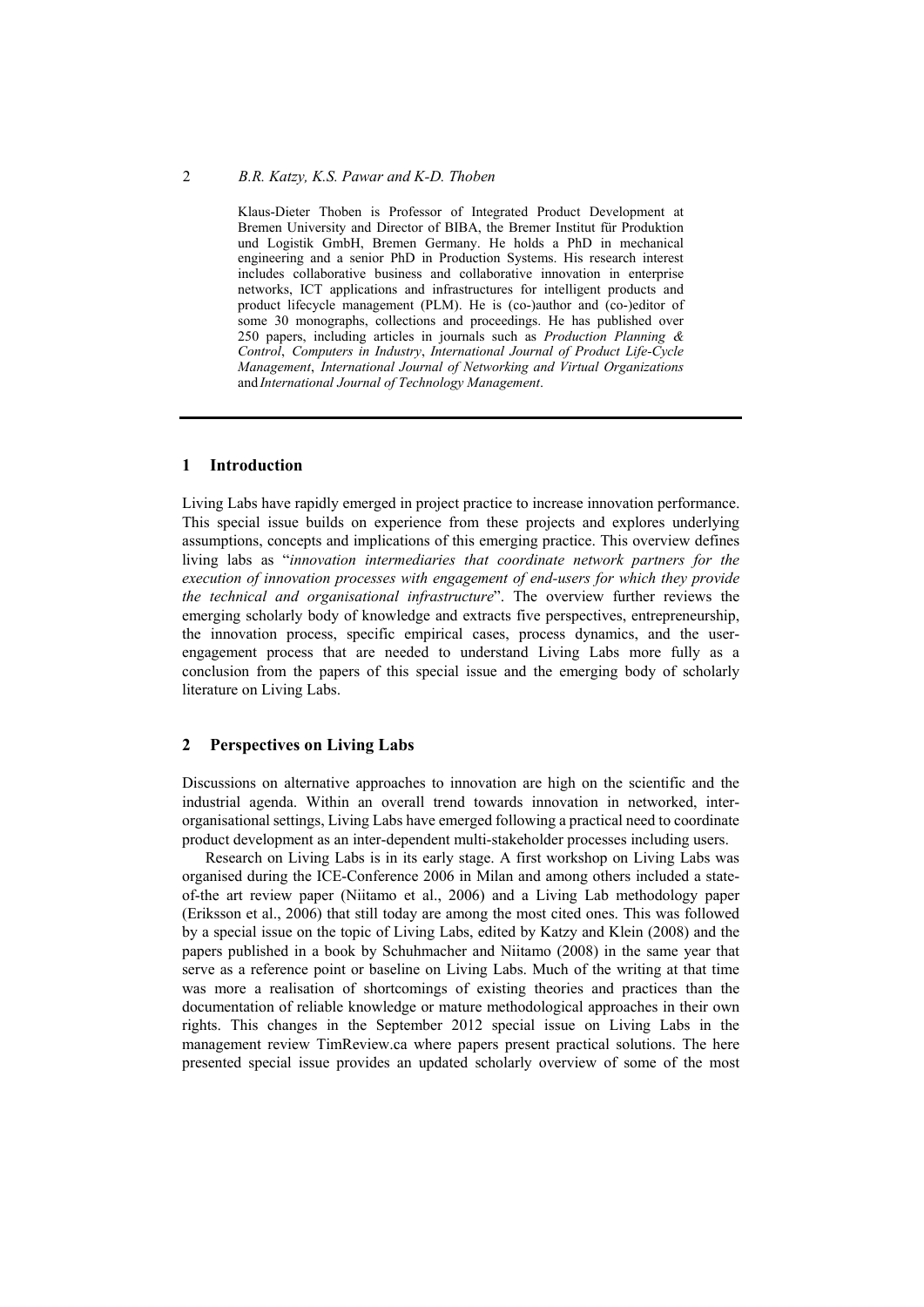#### *Editorial* 3

active authors in the field and is based on an ongoing discussion process at a dedicated track on the European Conference on Technology, Innovation and Engineering ICEconference.org between 2009 through 2012. The conference submissions are published in the online conference proceedings on IEEExplore and form the second largest citation base as measured by Google scholar.

The *definition of Living Labs* has broadened from an early methodology focus for user involvement only. We define Living Labs as "*innovation intermediaries that coordinate network partners for the execution of innovation processes with engagement of end-users for which they provide the technical and organisational infrastructure*". This definition extends the scope of action from undertaking an isolated activity of user involvement towards covering innovation processes from idea conception to result adoption. Papers in this issue show that the definition becomes more concrete in a managerial sense as it describes processes in a legal perspective and in institutional terms where Living Labs are seen as autonomous but networked organisational entities that combine valuable resources such as heavyweight product development infrastructure like the Concurrent Design Facilities, RFID Installations, or learning infrastructures. They exist temporarily or over longer periods of time to accumulate knowledge and external relationships.

A *scholarly body of knowledge* is shaping with more publication in peer-reviewed journals and consequently a clearer theoretical underpinning. Until 2008 most experience was project based, especially from projects funded by the European Commission and the Scandinavian countries with only one science policy journal published by Schwittay (2008). This experience was further consolidated and expanded by two papers in 2009, one in an information system journal (Wareham et al., 2009) and one in a behavioural science journal (Mulder et al., 2009). Four journal papers appear in 2010, again one in the field of science policy (De Moor et al., 2010a) and the others in information systems journals (De Moor et al., 2010b; Lepik et al., 2010; Wolfert et al., 2010). In 2011, six papers appear, with an initial four in engineering and innovation management journals (Almirall and Wareham, 2011; Budweg et al., 2011; Dekkers, 2011; Stahlbröst and Bergvall-Käreborn, 2011) next to two papers in information systems journals (Lawo et al., 2011; Schuurman et al., 2011). The five papers published in the first semester (Björgvinsson et al., 2012; Katzy et al., forthcoming; Liedtke et al., 2012; Liu et al., 2012; Scott et al., 2012) confirm four disciplinary backgrounds of Living Labs:

- information systems with 7 papers,
- engineering and innovation management with 7 papers,
- behavioural sciences with 2 papers, and
- science policy with 2 papers.

More recently, stronger rise in publications with much sharper focus on management related issues and analysis is in line with the evolution of the Living Lab definition and more aligned with innovation process management (Galbraith and McAdam, 2011).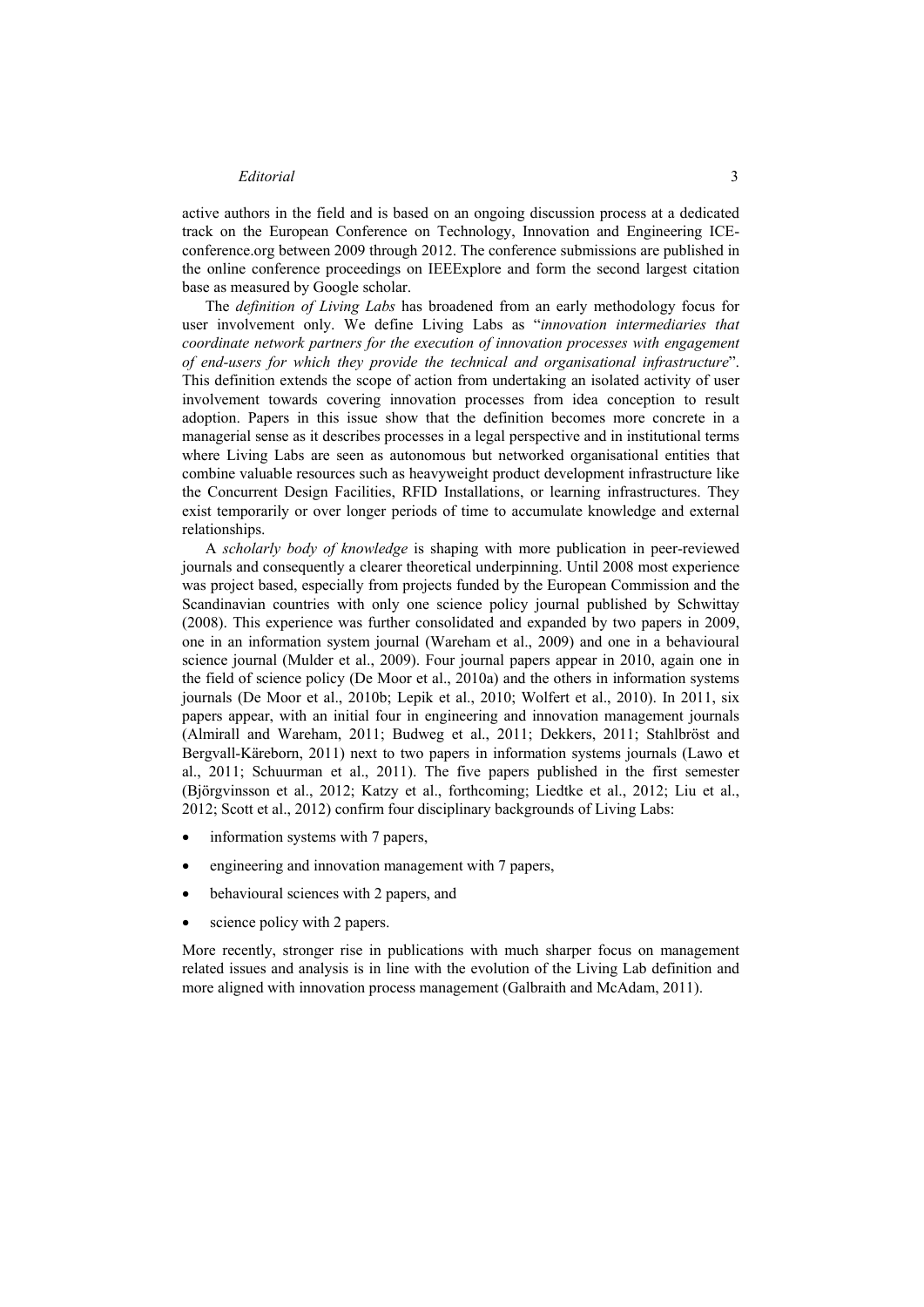#### **3 Five research directions**

We structure the remainder of this editorial by five perspectives that emerge from the papers published in this special issue. These perspectives are intended to distill linkages between the papers in this issue and to provide direction for a future research agenda on living labs and innovation intermediaries in general.

- 1 Living Labs are *innovation process professionals*. This latent consensus is uncontested from the inception of Living Labs as a methodology for user involvement. Pitkanen and Lehto make this role explicit by showing the associated legal and contractual responsibilities. Katzy, Baltes and Gard identify concurrent sub-process and the role of Living Labs in coordinating them and stress the need of intermediate measurements of progress. Leminen and Westerlund provide further support for the role of Living Lab professionals and their networked relationships with other innovation stakeholders. Stahlbröst emphasises the neutral position of Living Labs to enable the emergence of a networked innovation arena. The cases presented in this special issue show how Living Labs strategically differentiate by the innovation process that they provide. Especially, not all Living Labs aim at developing new software, hardware products, or services. Bourgault discusses how they oriented their living lab towards changing the behaviour of engineering students when being introduced to managerial attitude with project management. This paper is representative for other cases, where social innovation and change management is the focus. Such living labs adopt different methodologies like action research and refer to more psychological and organisational behaviour literature for their conceptualisation. New product development and change management appear as two ideal types of Living Labs. More research is needed to explore which other types do exist, and what it takes to create consistent organisational and strategic configurations for each type. Further empirical research is needed to understand how real Living Labs customise and combine elements of ideal types for complex practice. The RFID Lab (Bendavid and Cassivi) addresses development of new RFID products in conjunction with change management of supply chain processes, the case of Colliquio describes how this software collaboration platform evolves as a product with the changing work routines of the physicians that use it and Camargo discusses how the self-directed learners change their technology depending on their maturity with the learning process.
- 2 A noteworthy new conceptual perspective is the inclusion of *entrepreneurship* in the living lab discussion by Katzy et al., which requires the formation of a research program to explore the potential of such field.
- 3 Specific *cases of Living Lab operation* are a further contribution of this issue to provide Anschauung where the details of what Living Labs have done so far often remains in the obscure or in unpublished project reports that are not easily accessible. Bendavid focuses on how RFID solutions for supply chains are developed, while Pitkanen and Lehto and Stahlbröst devote their attention to software development projects and Ziegler et al. design processes of satellites, physical products. Katzy et al. and Karvonen and Conte describe enterprise software development projects and Bourgault and Camargo emphasise learning processes in Living Labs. Such collection of cases shows the diversity of innovation activities associated with Living Labs and more studies are needed to unveil phenomenological diversity.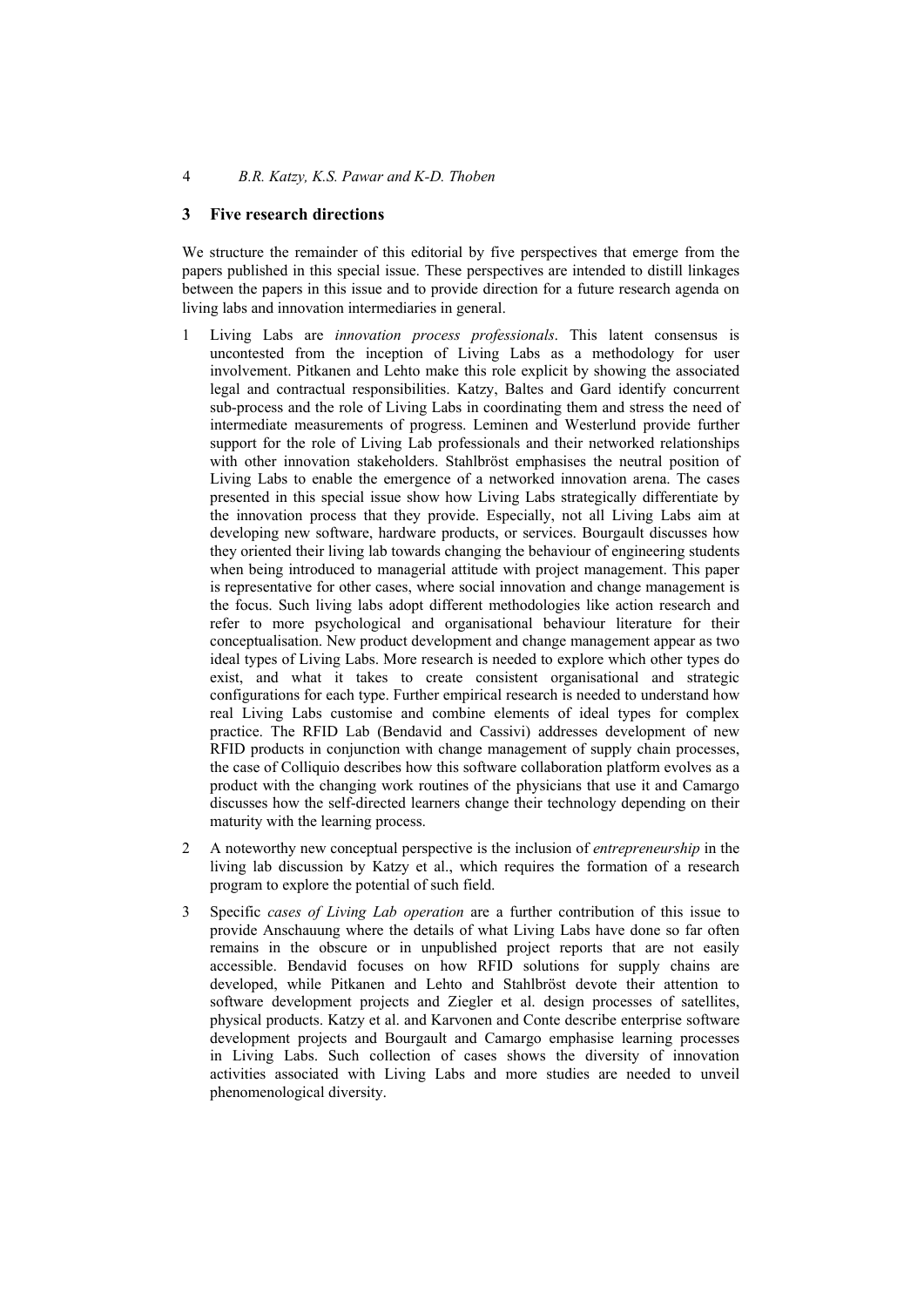#### *Editorial* 5

- 4 The *dynamics of innovation process* that result from the more active role of users is a recurring theme in all papers in multiple facets. Camargo explores how self-directed learners as users, teachers, technology developers and technology evaluators induce process dynamics. Stahlbröst attributes this to varying degrees of user empowerment in the process and Pitkanen and Lehto contrast users with test persons by the fact that users create new intellectual property. For Katzy et al. such dynamics is further induced from other stakeholders like investors so that coordination of concurrent processes is at the core of Living Labs. All confer that more user involvement not only contributes to the product or service created, it equally reflects the dynamics of changing the development processes. More research is needed to develop rigorous methodologies, e.g. on systems dynamics, or agent based modelling to explain process dynamics. And, more conceptual and empirical studies are needed that take time as explicit variable into account.
- 5 The special issue contributes further insights on the complex details of the *userinvolvement process*. As Camargo observes, the user as self-directed learner is highly sensitive to the Quality of Service during experiments, which creates tough requirements for the applications used, the experiment design and protocol definition needs to be improved. Similarly Ziegler et al. describe the details of the engagement of designers in the CE Facility and the technical and methodological effort it takes to observe and guide users, Bourgault similarly illustrates the technical infrastructure and extensive coaching to involve students into the project management experiments, and Bendavid and Cassivi justify their living lab with the infrastructure and knowledge that it accumulates for the engagement of distributed partners in supply chains. All agree that internet brings about ubiquitous and abundant data that requires heavy investments and methodological knowledge to process useful information. More research is needed to develop analytical methods, e.g. datamining, that allow making use of this new richness of automatic/sensor-collected data and to apply those in empirical studies to advance our theoretical understanding as well as the product design processes.

#### **Acknowledgements**

More papers in the domain of this issue are still under review. We therefore encourage further submissions for a consecutive special issue in the near future. This issue includes one paper on legal aspects (Pitkanen and Lehto) which is written in a legal style that is most probably unfamiliar to most of the readership of *IJPD*. Still, we included the paper because the hypothetical case is well written and even to legal laymen clarifies the issues that are highly relevant to product development. The guest editors of this special issue would like to take this opportunity to thank Jerome Gard for his support of the editorial process, the authors and most of all the anonymous reviewers for their help and support throughout the preparation process of this special issue.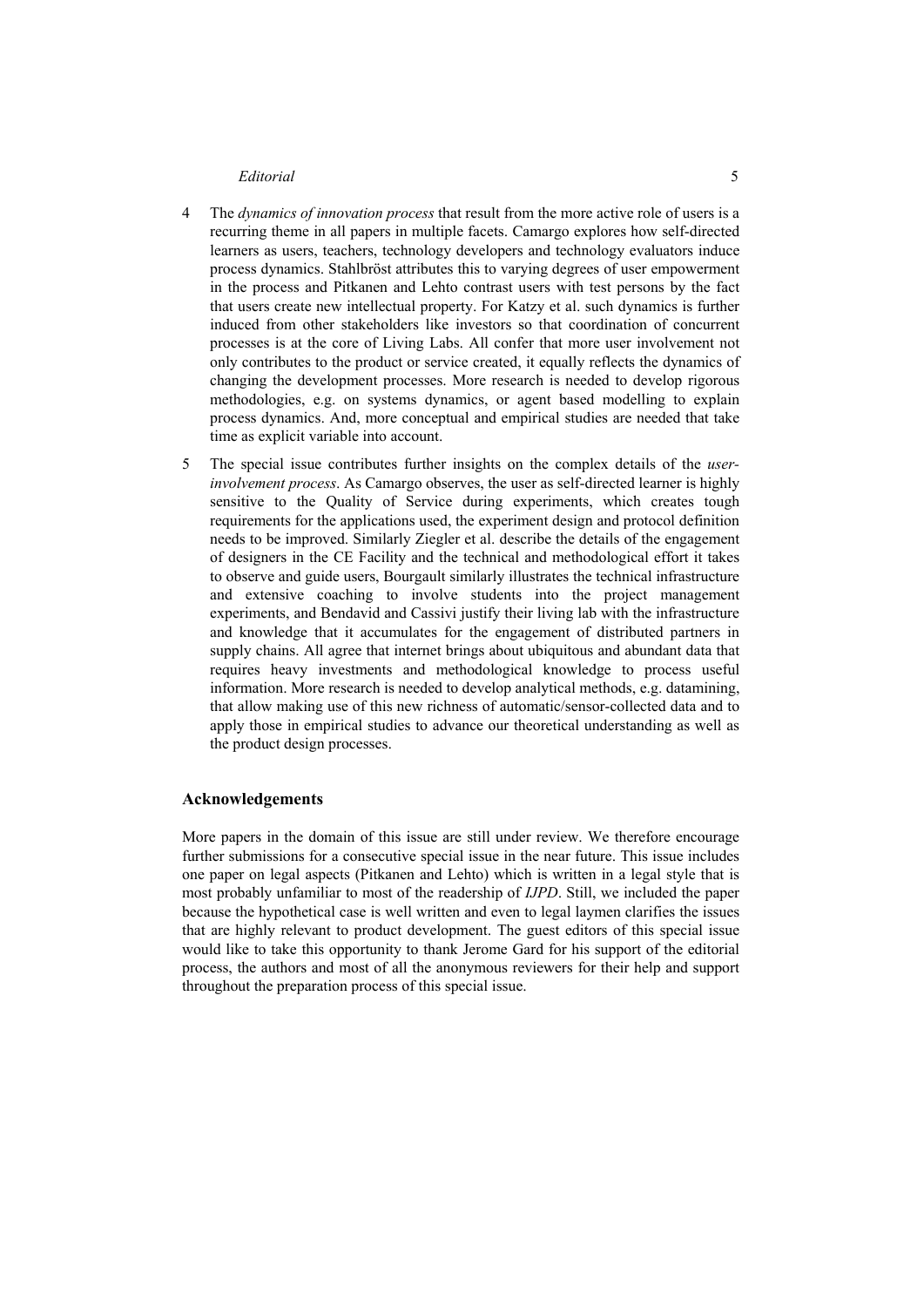#### **References**

- Almirall, E. and Wareham, J. (2011) 'Living Labs: Arbiters of mid and ground-level innovation', *Technology Analysis and Strategic Management*, Vol. 23, No. 1, pp.87–102.
- Björgvinsson, E., Ehn, P. and Hillgren, P.A. (2012) 'Agonistic participatory design: working with marginalised social movements', *CoDesign*, Vol. 8, Nos. 2/3, pp.127–144.
- Budweg, S., Schaffers, H., Ruland, R., Kristensen, K. and Prinz, W. (2011) 'Enhancing collaboration in communities of professionals using a Living Lab approach', *Production Planning and Control*, Vol. 22, Nos. 5/6, pp.594–609.
- De Moor, K., Berte, K., de Marez, L., Joseph, W., Deryckere, T. and Martens, L. (2010a) 'Userdriven innovation? Challenges of user involvement in future technology analysis', *Science and Public Policy*, Vol. 37, No. 1, pp.51–61.
- De Moor, K., Ketyko, I., Joseph, W., Deryckere, T., De Marez, L., Martens, L. and Verleye, G. (2010b) 'Proposed framework for evaluating quality of experience in a mobile, testbedoriented living lab setting', *Mobile Networks and Applications*, Vol. 15, No. 3, pp.378–391.
- Dekkers, R. (2011) 'Perspectives on Living Labs as innovation networks', *International Journal of Networking and Virtual Organisations*, Vol. 9, No. 1, pp.58–85.
- Eriksson, M., Niitamo, V.P., Kulkki, S. and Hribernik, K.A. (2006) 'Living Labs as a Multi-Contextual R&D Methodology', *ICE Conference*, Milan, pp.349–356.
- Galbraith, B. and McAdam, R. (2011) 'The promise and problem with open innovation', *Technology Analysis & Strategic Management*, Vol. 23, No. 1, p.5.
- Katzy, B. and Klein, S. (2008) 'Editorial introduction: Special Issue on Living Labs', *eJOV Journal of Organisational Virtualness*, Vol. 10.
- Katzy, B.R., Turgut, E., Holzmann, T. and Sailer, K. (forthcoming) 'Innovation Intermediaries a process coordination perspective on open innovation', *Technology Analysis & Strategic Management*.
- Lawo, M., Herzog, O., Boronowsky, M. and Knackfuss, P. (2011) 'The open wearable computing group', *IEEE Pervasive Computing*, Vol. 10, No. 2, pp.78–81.
- Lepik, K.L., Krigul, M. and Terk, E. (2010) 'Introducing living lab's method as knowledge transfer from one socio-institutional context to another: evidence from Helsinki-Tallinn cross-border region', *Journal of Universal Computer Science*, Vol. 16, No. 8, pp.1089–1101.
- Liedtke, C., Welfens, M.J., Rohn, H. and Nordmann, J. (2012) 'LIVING LAB: user-driven innovation for sustainability', *International Journal of Sustainability in Higher Education*, Vol. 13, No. 2, pp.106–118.
- Liu, J., Higgins, A. and Tan, Y.H. (2012) 'IT enabled logistics procedure redesign for high value pharmaceutical shipments: the application of e3-control methodology', *Transforming Government: People, Process and Policy*, Vol. 6, No. 1, pp.62–77.
- Mulder, I., Lenzini, G., Bargh, M.S. and Hulsebosch, B. (2009) 'Reading the tea leaves in an intelligent coffee corner: challenges for understanding behavior', *Behavior Research Methods*, Vol. 41, No. 3, pp.820–826.
- Niitamo, V.P., Kulkki, S., Eriksson, M. and Hribernik, K.A. (2006) 'State-of-the-art and good practice in the field of living labs', *ICE Conference*, Milan, pp.341–348.
- Schumacher, J. and Niitamo, V.P. (2008) 'Living Labs: a new development strategy', *European Living Labs – a New Approach for Human Centric Regional Innovation*, Wissenschaftlicher Verlag, Berlin.
- Schuurman, D., De Moor, K., De Marez, L. and Evens, T. (2011) 'A Living Lab research approach for mobile TV', *Telematics and Informatics*, Vol. 28, No. 4, pp.271–282.
- Schwittay, A. (2008) '"A living lab": corporate delivery of ICTs in rural india'. *Science, Technology and Society*, Vol. 13, No. 2, pp.175–209.